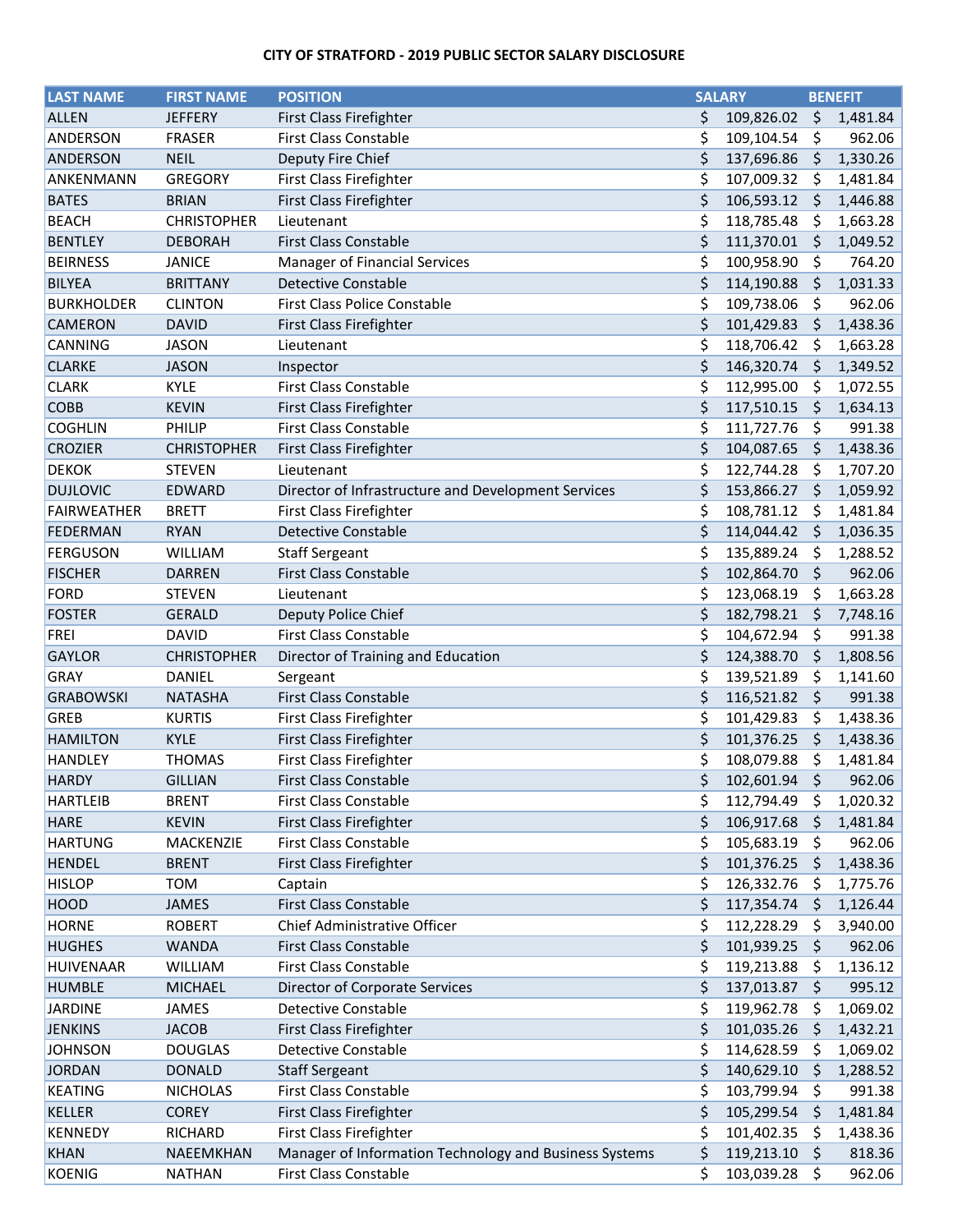## **CITY OF STRATFORD - 2019 PUBLIC SECTOR SALARY DISCLOSURE**

| <b>LAST NAME</b>   | <b>FIRST NAME</b> | <b>POSITION</b>                          |          | <b>SALARY</b> |         | <b>BENEFIT</b>     |  |
|--------------------|-------------------|------------------------------------------|----------|---------------|---------|--------------------|--|
| <b>KOLKMAN</b>     | <b>PETER</b>      | <b>Staff Sergeant</b>                    | \$       | 136,029.83    | \$      | 1,259.32           |  |
| LANE               | <b>JEFF</b>       | Captain                                  | \$       | 126,960.61    | Ş       | 1,775.76           |  |
| LANGE              | <b>JACLYN</b>     | <b>First Class Constable</b>             | \$       | 103,737.62    | \$      | 962.06             |  |
| LEUNISSEN          | <b>JEFFREY</b>    | Manager of Development Services          | \$       | 116,647.24    | \$      | 884.16             |  |
| <b>LINGARD</b>     | <b>JUSTIN</b>     | First Class Firefighter                  | \$       | 102,333.63    | \$.     | 1,438.36           |  |
| LUKACHKO           | <b>MICHAEL</b>    | First Class Firefighter                  | \$       | 117,820.88    | \$      | 1,525.56           |  |
| MACDONALD          | <b>RODERICK</b>   | Director of Fire Prevention              | \$       | 118,972.38    | \$      | 1,728.24           |  |
| <b>MALOTT</b>      | QUIN              | Manager of Parks and Forestry            | \$       | 100,958.87    | \$      | 764.20             |  |
| <b>MAYER</b>       | <b>BRADLEY</b>    | First Class Firefighter                  | \$       | 105,840.41    | \$      | 1,481.84           |  |
| MCCALLUM           | PAUL              | <b>First Class Constable</b>             | \$       | 101,538.79    | \$      | 962.06             |  |
| <b>MCCANN</b>      | <b>BRADLEY</b>    | Lieutenant                               | \$       | 110,946.33    | \$      | 1,538.04           |  |
| <b>MCCORMICK</b>   | <b>SHAWN</b>      | Captain                                  | \$       | 126,420.17    | \$      | 1,783.12           |  |
| <b>MCELROY</b>     | <b>KIM</b>        | <b>Director of Social Services</b>       | \$       | 111,370.46    | \$      | 835.20             |  |
| <b>MCGRATH</b>     | <b>SEAN</b>       | Second Class Constable                   | \$       | 104,437.41    | \$      | 886.21             |  |
| <b>McGREGOR</b>    | <b>JEFFREY</b>    | Sergeant                                 | \$       | 122,420.74    | \$      | 1,083.34           |  |
| <b>MCINTYRE</b>    | R. SCOTT          | First Class Firefighter                  | \$       |               |         |                    |  |
|                    |                   | <b>First Class Constable</b>             | \$       | 110,513.04    | Ş<br>\$ | 1,481.84<br>991.38 |  |
| <b>MCMILLAN</b>    | <b>ROBERT</b>     | First Class Constable                    |          | 128,197.85    |         |                    |  |
| <b>MENZIES</b>     | <b>ROBERT</b>     | <b>Second Class Constable</b>            | \$<br>\$ | 116,624.08    | \$      | 1,049.52           |  |
| <b>MERKLEY</b>     | <b>JONATHAN</b>   |                                          |          | 117,803.24    | \$      | 886.21             |  |
| <b>MERRITT</b>     | JULIA             | Library Director/Chief Executive Officer | \$       | 114,478.02    | \$      | 426.00             |  |
| <b>MICKS</b>       | ANDREW            | First Class Firefighter                  | \$       | 102,217.10    | \$      | 1,446.88           |  |
| <b>MOCKLER</b>     | <b>JACQUELINE</b> | Director of Human Resources              | \$       | 136,259.08    | S       | 1,021.70           |  |
| <b>MONAGHAN</b>    | <b>NIALL</b>      | First Class Firefighter                  | \$       | 109,440.31    | \$      | 1,481.84           |  |
| <b>MORISSETTE</b>  | <b>REBECCA</b>    | <b>First Class Constable</b>             | \$       | 104,945.71    | \$      | 991.38             |  |
| <b>MORTIMER</b>    | <b>MICHAEL</b>    | Manager of Environmental Services        | \$       | 100,958.94    | \$      | 764.20             |  |
| <b>MOSCHOPEDIS</b> | <b>THOMAS</b>     | First Class Constable                    | \$       | 104,019.59    | \$      | 962.06             |  |
| <b>MOUNFIELD</b>   | <b>AARON</b>      | <b>First Class Constable</b>             | \$       | 115,632.09    | \$      | 962.06             |  |
| NAHRGANG           | <b>JOSHUA</b>     | First Class Constable                    | \$       | 113,346.89    | \$      | 994.89             |  |
| <b>NIEZEN</b>      | <b>RICHARD</b>    | Lieutenant                               | \$       | 121,107.79    | \$      | 1,689.65           |  |
| <b>OLIVA</b>       | <b>JOHN</b>       | <b>First Class Constable</b>             | \$       | 102,164.11    | \$      | 962.06             |  |
| <b>OTTEN</b>       | <b>JOEY</b>       | Sergeant                                 | \$       | 144,010.52    | \$      | 1,059.92           |  |
| <b>PARADIS</b>     | <b>JOHN</b>       | <b>Fire Chief</b>                        | \$       | 148,631.64    | \$      | 1,230.20           |  |
| <b>PARKINSON</b>   | <b>SCOTT</b>      | Detective Constable                      | \$       | 114,270.02    | \$      | 1,039.86           |  |
| <b>PECK</b>        | <b>MATTHEW</b>    | <b>First Class Constable</b>             | \$       | 122,441.39    | S       | 1,011.29           |  |
| <b>PENDER</b>      | <b>MICHAEL</b>    | <b>First Class Constable</b>             | \$       | 107,012.87    | \$      | 991.38             |  |
| <b>PETRIE</b>      | SCOTT             | Lieutenant                               | \$       | 117,649.16    | S       | 1,663.28           |  |
| <b>PITBLADO</b>    | <b>ROBERT</b>     | <b>Staff Sergeant</b>                    | \$       | 136,020.43    | S       | 1,114.04           |  |
| <b>ROBINSON</b>    | <b>MICHAEL</b>    | Sergeant                                 | \$       | 120,966.58    | S       | 1,141.60           |  |
| <b>ROGERSON</b>    | R. ANDREW         | First Class Firefighter                  | \$       | 104,539.64    | S       | 1,481.84           |  |
| <b>ROULSTON</b>    | <b>NANCY</b>      | Manager of Development Engineering       | \$       | 100,958.91    | \$      | 764.20             |  |
| <b>RYAN</b>        | <b>DEREK</b>      | First Class Firefighter                  | \$       | 102,127.70    | S       | 1,446.88           |  |
| SCHUURMAN          | GERALD            | First Class Constable                    | \$       | 133,474.22    | \$      | 994.89             |  |
| <b>SCHIECKOFF</b>  | K. TROY           | Lieutenant                               | \$       | 117,102.15    | S       | 1,634.13           |  |
| <b>SERF</b>        | <b>JEFF</b>       | <b>Detective Constable</b>               | \$       | 117,715.22    | \$.     | 1,048.12           |  |
| SIRAJ              | <b>IMRAN</b>      | <b>First Class Constable</b>             | \$       | 103,665.85    | \$      | 962.06             |  |
| <b>SKINNER</b>     | <b>GREGORY</b>    | Police Chief                             | \$       | 199,385.28    | \$.     | 10,470.00          |  |
| <b>SMITH</b>       | <b>KEVIN</b>      | Captain                                  | \$       | 130,711.12    | \$      | 1,794.16           |  |
| SOONTIENS          | <b>DAVID</b>      | First Class Constable                    | \$       | 106,989.03    | \$      | 962.06             |  |
| <b>STEELE</b>      | <b>ROBERT</b>     | First Class Firefighter                  | \$       | 106,081.79    | S       | 1,481.84           |  |
| <b>ST. LOUIS</b>   | <b>DAVID</b>      | <b>Director of Community Services</b>    | \$       | 134,792.67    | \$      | 989.88             |  |
| <b>TAYLOR</b>      | JAMIE             | <b>Staff Sergeant</b>                    | \$       | 148,558.46    | \$      | 1,259.32           |  |
| <b>TAYLOR</b>      | <b>MARK</b>       | Inspector                                | Ś        | 149,126.34    | S       | 1,349.52           |  |